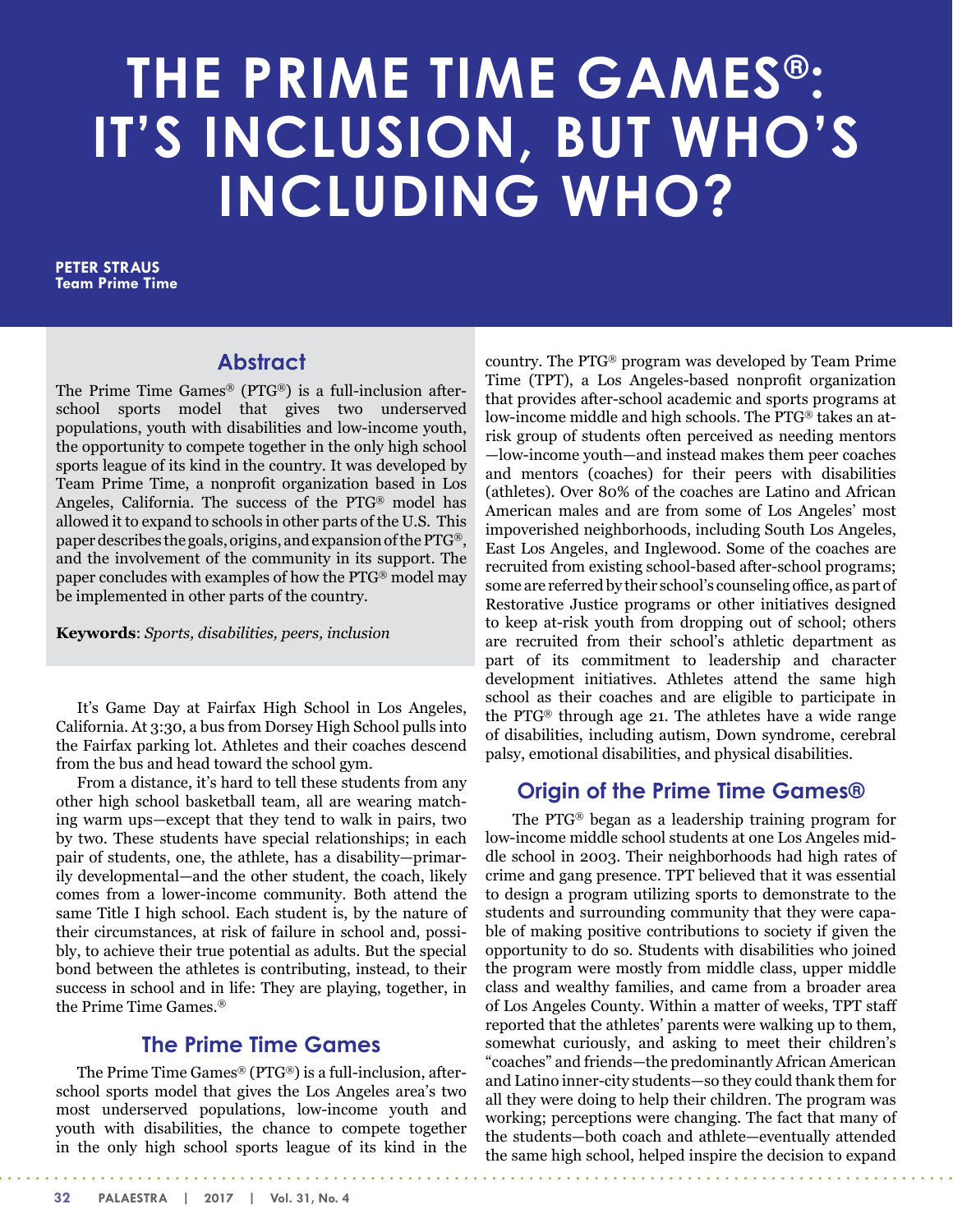

the PTG® to high schools in 2012. The program currently operates in 14 schools: eight in Los Angeles, two in Oakland, California; two in Sacramento, California; and two in Honolulu, Hawaii; serving approximately 225 athletes and 225 coaches each season. Each academic year is comprised of three seasons: fall soccer, winter flag football, and spring basketball.

The benefits of sports activities are well documented for students with special needs (*PALAESTRA*, 2014) but, if approached differently, can have just as profound an impact on their typical teammates. This is the essence of inclusion: that each individual participate and receive benefits. That belief defines the PTG® as manifested in the Peer:Pair® model; the 1:1 pairing of coach and athlete that is the heart of the program's success.

#### **The Season**

 The first two weeks of each 12-week season are dedicated to recruiting the coaches and athletes. Each school handles recruiting differently, but the most popular way is to find coaches through the high school's athletic department with teams—both boys and girls—often signing up to coach their respective sports. In fact, each PTG® season is scheduled to allow members of the traditional high school teams to participate either after their regular season has ended, or well in advance of its beginning. This allows athletic

departments utilize PTG® to meet their growing emphasis on service learning, character development, and leadership training, simply by giving their students the opportunity to give other students the opportunity to give other students the "varsity experience" that so many take for granted.

 Athletes are recruited to play through the special education (SPED) department. Ideally, the head coach is either a SPED classroom teacher or adapted physical education specialist (APE); someone who knows the students and their parents, and can therefore help facilitate the process. It's far more important that they know the students than the sport. The PTG® comes with its own modified set of rules that everyone will have to learn. Not everyone knows the students and the families, especially when it comes to students on the autism spectrum who might not participate in APE (children with autism often are the largest pool of students in the program).

 All peer coaches are able to satisfy their school's service learning and community service requirement through participation in the PTG®. Some schools are offering the same academic credit toward graduation for the athletes (if they are on a graduation track). Next, a coach and an athlete are paired together in the 1:1 ratio that is the Peer:Pair®. Peer:Pairs® practice together and play together as a unit, maximizing the opportunities that each individual has to support, and learn from, one another. Creating

**Vol. 31, No. 4 | 2017 | PALAESTRA 33**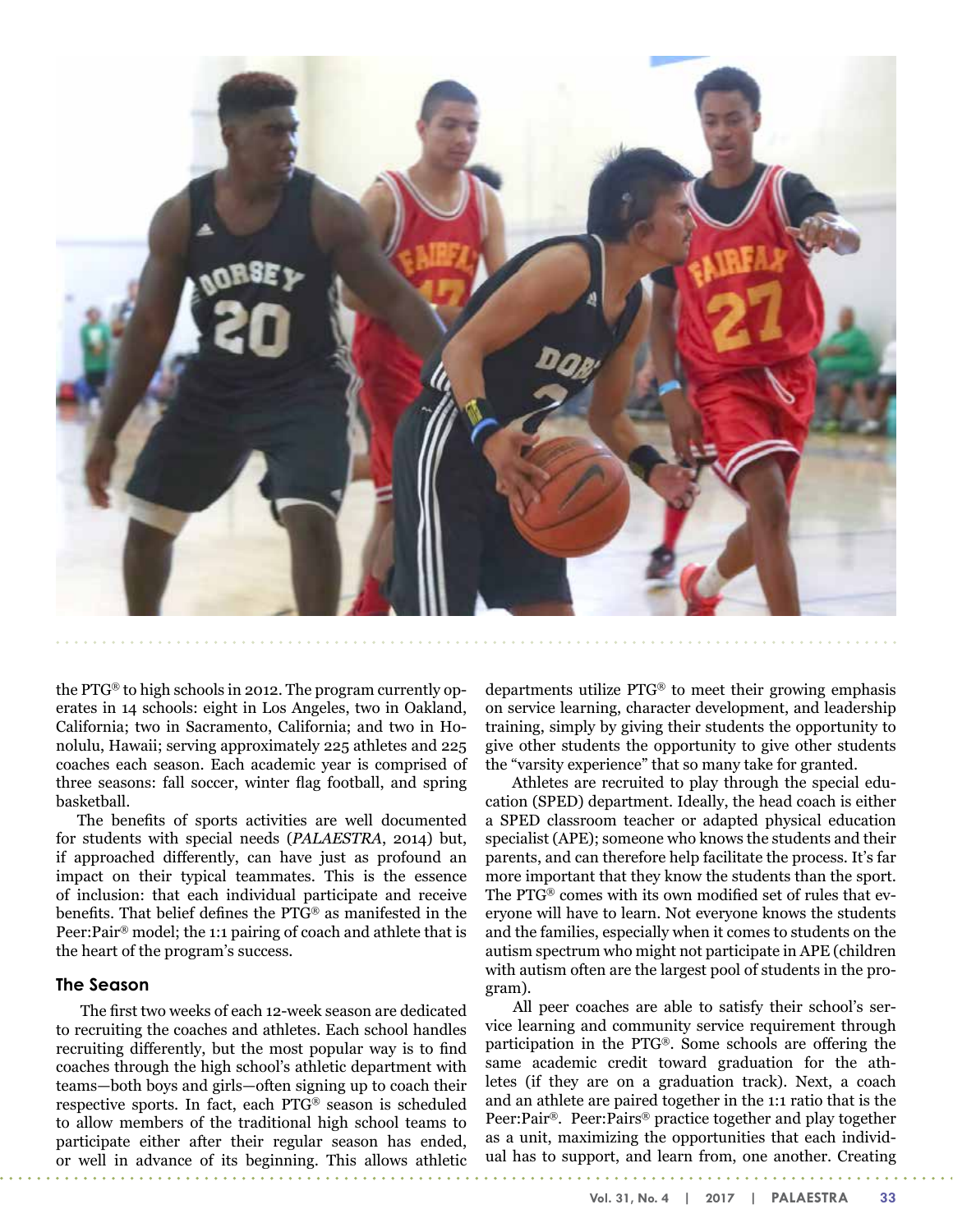specific drills for each sport and modifying the rules with the intention of providing the structure and consistency for relationships to develop is a primary goal of the PTG®. Drills are intentionally very similar from sport to sport. This allows the coaches to assume greater responsibility from season to season, and athletes also become more familiar and comfortable with the drills while expediting skill mastery for the athletes. For example, passing, dribbling, and shooting drills are the same for basketball and soccer. Rules obviously vary, but all are designed around three basic concepts: controlling space, controlling pace, and safety.

Relationships that develop amongst the Peer:Pair® lead to the positive outcomes intended for the participants. The more time they spend working together, the stronger the relationship becomes. This is evidenced by the fact that 56% of the coaches participate in the PTG® for a minimum of two seasons, when their Service Learning requirement only calls for one season; 72% of the athletes participate for at least two seasons. Whenever possible, Peer:Pairs® are retained as long as both coach and athlete participate. For example, C-Money (athlete) and Marguerite (coach), played six seasons together while attending HS together. Marguerite now attends the University of Southern California on a basketball scholarship. Athletes are eligible to participate until they are age 21 and/or complete high school. For many, the socialization and peer interaction is the most important aspect of the program, and the longer they participate, the more they benefit and, in turn, help improve the culture of acceptance at their school through their ongoing presence on the teams.

 In its January 25, 2013 "Dear Colleague" letter, the Office for Civil Rights of the U.S. Department of Education underscored how pervasive the opportunity gap was for students with disabilities in terms of participating in extracurricular sports, while also providing an overview of the obligations that public elementary and secondary schools have under Section 504 of the Rehabilitation Act (1973) to meet the growing demand. The opportunity to participate for those students who can do so with "reasonable modifications or aids" is guaranteed. Section IV of the letter, subtitled Providing Separate or Different Athletic Opportunities, states:

Students with disabilities who cannot participate in the school district's existing extracurricular athletics program—even with reasonable modifications or aids and services—should still have an equal opportunity to receive the benefits of extracurricular athletics. When the interests and abilities of some students with disabilities cannot be as fully and effectively met by the school district's existing extracurricular athletic program, the school district should create additional opportunities for those students with disabilities…. OCR urges school districts, in coordination with students, families, community and advocacy organizations, athletic associations, and other interested parties, to support these and other creative ways to expand such opportunities for students with disabilities. (OCR, 2013)



The PTG® is an entirely new after-school sports model, built around the needs of both the underserved coach and athlete. The PTG® model recognizes that some students have disabilities and needs that cannot be overcome by "reasonable modifications or aids," and therefore cannot participate in existing extracurricular school sports programs. The PTG® is a Separate or Different Athletic Opportunity for two underserved populations that adapts the nature of sports to meet the goals set forth for the participants. For example, in the PTG®, basketball is six-on-six, not fiveon-five players. The model works best for team sports with defined positions that allow the Peer:Pairs to work together. The PTG® have established eight-on-eight soccer and flag football leagues in addition to basketball, with floor hockey and baseball soon to come.

 The January 2013 "Dear Colleague" Letter brought national attention to the need for inclusive extracurricular sports opportunities for high school students and, indirectly, introduced the PTG® to a national audience. The program was featured in a *Wall Street Journal* article in May 2013 titled "Life Lessons on the Basketball Court: Special Needs Teens Team Up With 'Peer Coaches, Mostly Low-Income, in Innovative Los Angeles Program" (WSJ, 2013).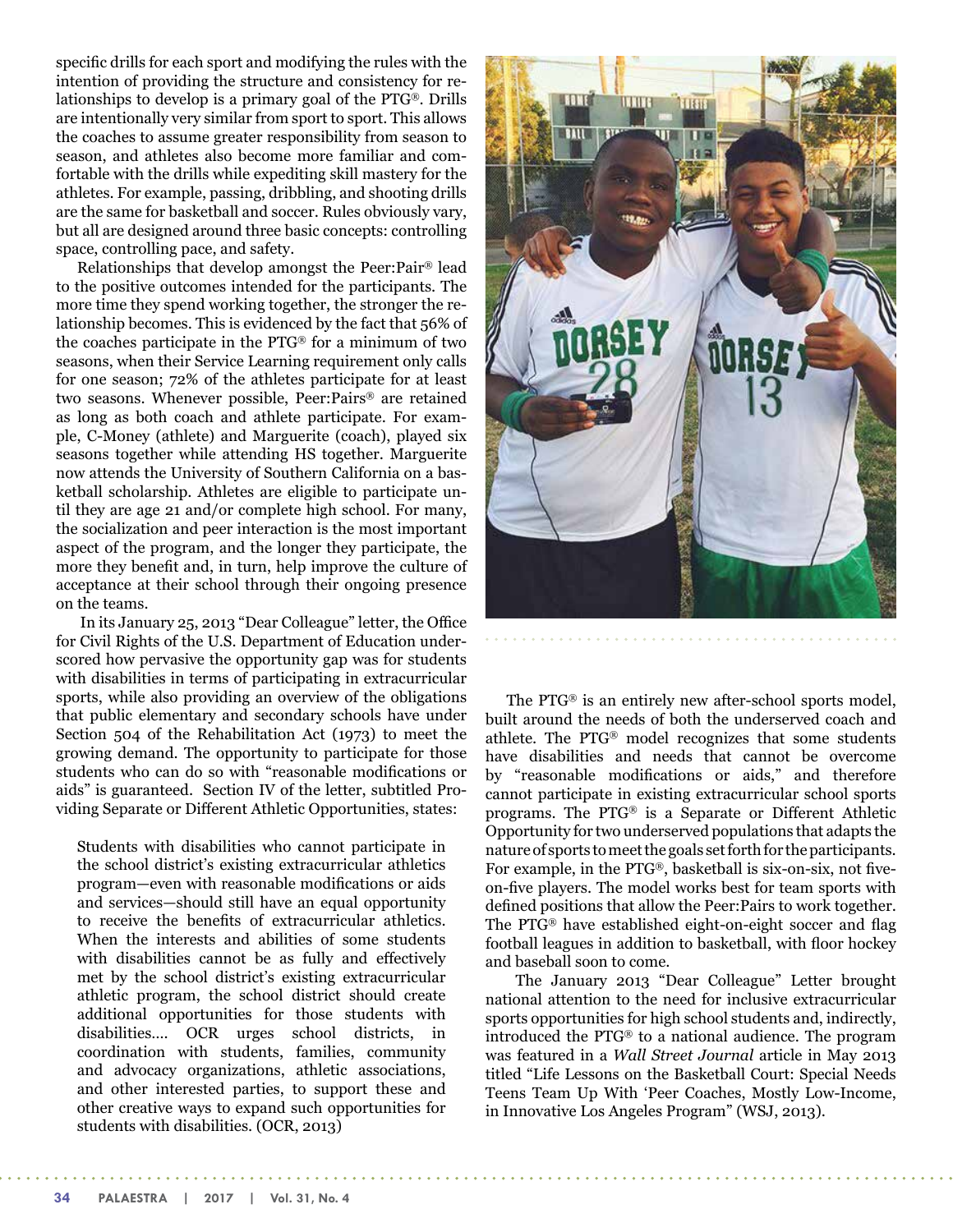## **Measuring Impact**

Where possible, TPT assesses the PTG®'s short-term impact through information derived from report cards and progress reports, which are collected and evaluated by TPT staff every ten weeks. The focus here is primarily on student engagement, as evidenced through improved attendance and citizenship marks (e.g., work habits and cooperation), because such behaviors often precede academic improvement, ultimately measured in grade point. Pre- and post-participation surveys also are used to capture information that supports trends in the quantitative measures found on report cards. The "baseline" used to measure progress is the student's most recent academic profile before joining the program.

TPT assesses the long-term effectiveness of its programs by tracking the graduation rates and post-secondary success rates of its low-income students and comparing them against available LAUSD, state, and national trends. TPT works closelywith third party professional evaluation firms to both define and measure program impact. According to one such firm, FdL Development, 97% of students who served as peer coaches in the PTG® graduate from high school on time. Moreover, of the 97% who graduated high school on time, 85% went on to experience post-secondary success as defined as enrollment in a 2-/4-year college, trade school, military service, or full-time employment. They all attended Title I schools and live in some of the lowest-income areas of Los Angeles. The average graduation rate in Los Angeles Unified School District high schools is approximately 75% (*Los Angeles Times*, 8/9/2016).

Pre- and post-season participation surveys also are distributed to the athletes, with additional surveys gathered from their parents or guardians, and their teachers, to assess impact. Some schools are merging the PTG® with APE curriculum, creating a seasonal structure that allows them to also work on IEP and/or Individualized Transition Program (ITP) goals in class and in practice, in an organic environment supported by their peers.

# **Professional Sports and Major University Support**

The equal inclusion of the coach connects the program to the general education population as much as it does the special education population, and the combination of the two has led to significant support from university athletic programs and professional athletes. In 2010, Team Prime Time partnered with the University of California, Los Angeles (UCLA) football team to add a new layer to the program, "mentor the mentors." The UCLA football players would meet with TPT's middle school coaches to discuss important leadership lessons and share coaching advice they learned on their personal journeys to post-secondary education. The relationship blossomed. UCLA now hosts the Prime Time Games Championship Saturday each June, featuring more than 120 student athletes from more than a dozen interscholastic teams in what has become the UCLA Athletic Department's largest one-day community outreach program. The University of Southern California Athletic Dept. began hosting the Fall Championship Saturday in December 2016.

Professional athletes support the PTG® as well. NBA Hall of Fame member and Los Angeles Lakers legend James Worthy now serves as the PTG® National Basketball Commissioner. 2016 was the first year that the James Worthy Coach of the Year Award Presented by the Los Angeles Lakers, was given to the graduating senior who coached the most PTG® seasons at each school. Additionally, Coaches

**Two Honolulu High Schools competed in a home and home basketball game. In the first game, Roosevelt High School ("Roughriders") won on a buzzer beater (31-29) to defeat Kalani High School ("Falcons"). In the second game, Kalani overcame Roosevelt in overtime (29-25). Perhaps nothing new or novel to the typical sports reader. However, both games were played by student athletes with disabilities and those who are at-risk. Wearing school colors and uniforms, band playing alma maters, and national anthem both teams stood erect and focused on the game ahead. This was the second year of competition between both high schools. This was not your typical basketball game; this was a "real game" utilizing players and coaches who were educated by Prime Time Games (PTG). Employing a modified Peer:Pair model, the basketball games were played with the same zeal and excitement as any other basketball game. Officials were also educated and briefed on the game and rules were modified just enough to maintain the integrity of the game. Consequently, the idea of inclusionary interscholastic programs has a place in schools and PTG has provided the necessary tools for implementation. As further evidence on the value and importance of implementing PTG into this program, a doctoral dissertation emerged utilizing facets of PTG for increasing fitness levels and basketball skills for students with disabilities. The culminating home and home basketball game between both schools was the highlight of the dissertation. Lastly, as one physical educator from one of the participating schools revealed at the conclusion of games, the Accrediting Commission for Schools Western Association of Schools and Colleges (WASC) had favorable and positive things to say about this basketball games and how it aligned with the physical education program. Needless to say, PTG was a huge part of our overall success in Honolulu.**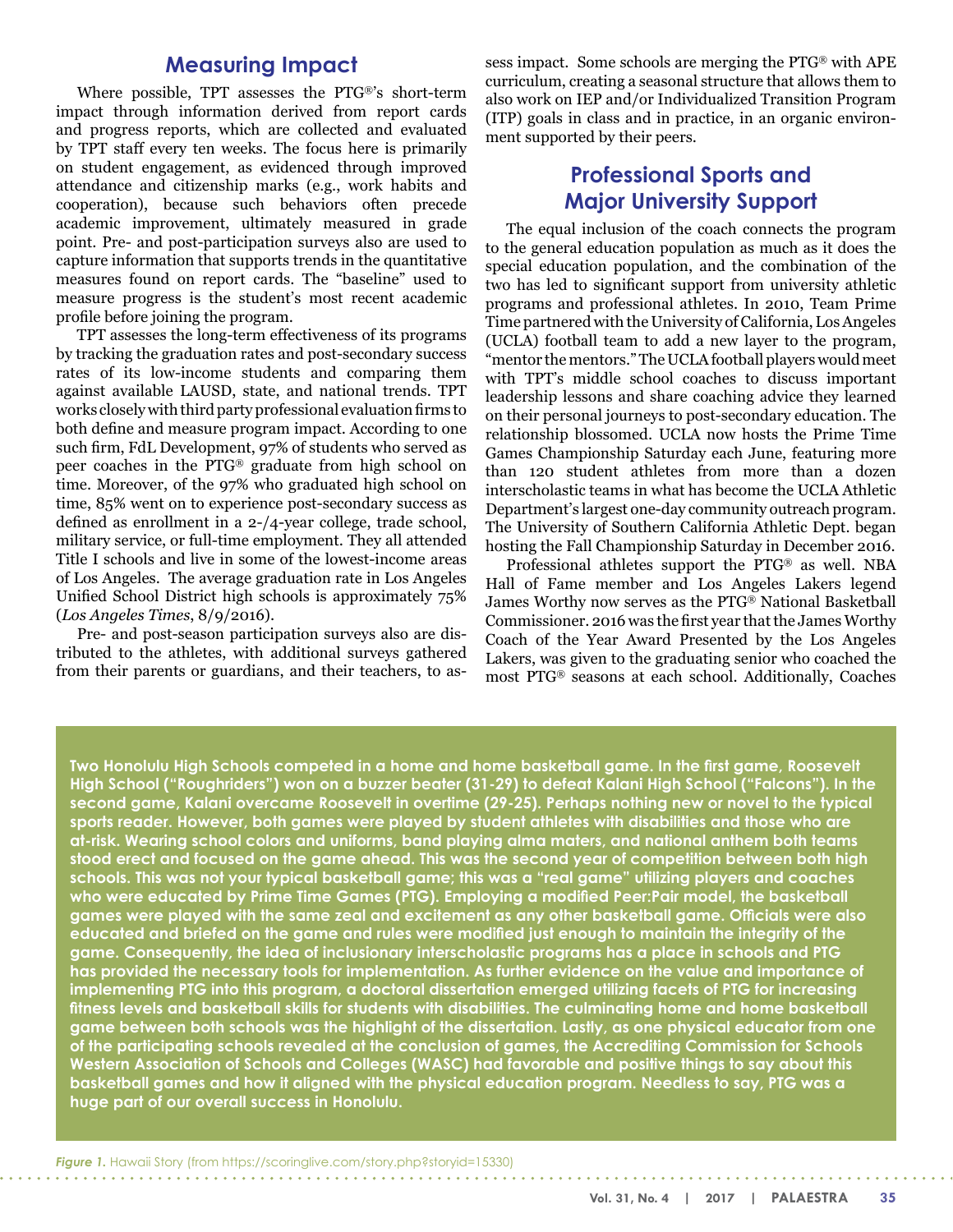who participate in two or more seasons receive a Letter of Recommendation from Worthy to help them pursue their dream of going to college.

## **National Expansion Opportunities**

The PTG® has grown and now features leagues of high school teams made competing against each other, in Southern California, Northern California and Honolulu (see Figure 1 for an Hawaiian success story). Team Prime Time plans to expand to other cities as well. The demand for PTG® continues to grow as the push toward providing equal access to extracurricular sports for students with disabilities grows, especially if the intention is to provide access after school—as with traditional interscholastic sports—rather than during the regular school day.

The organizers of the PTG® believe it can become a national model for successful sports inclusion. Importantly, the PTG® can be used as an adapted physical education curriculum; it is a viable option for schools around the country to meet the OCR's guidance. Financial support for adapted physical education programs is always a primary concern, and the equal inclusion of the low-income peer coach creates funding channels to support the program beyond just funds allocated to special education, including 21st Century CLC funding, Title I funding, ESSA funding and private sector and foundation sources that are focused on helping students

from low-income communities overcome the opportunity and achievement gaps.

Team Prime Time leaders and staff can provide information and direction on three variations of the PTG® model:

- 1. *Interscholastic League*: While a standard league contains a minimum of four schools, many areas begin with just two schools competing in a "Home and Home" series, giving each school the opportunity to host a game as well as travel together for an "away" game—the "Home and Home" series. Again, PTG® seasons begin once the traditional high school season concludes, giving those athletes the chance to coach others in their respective sports. Leagues do not need to offer three seasons of sports in order to establish itself, nor do all of the schools need to participate in all of the sports offered.
- 2. *Adapted Physical Education*: Adapted Physical Education coaches utilize the PTG® curriculum and merge, when possible, with either General Education Physical Education classes, or with on campus clubs / organizations to conduct practices during the regular school day. This model reduces the cost of the program significantly, as only the actual games take place after-school. The Adapted Physical Education model often begins as a "Home and Home" series, described above.